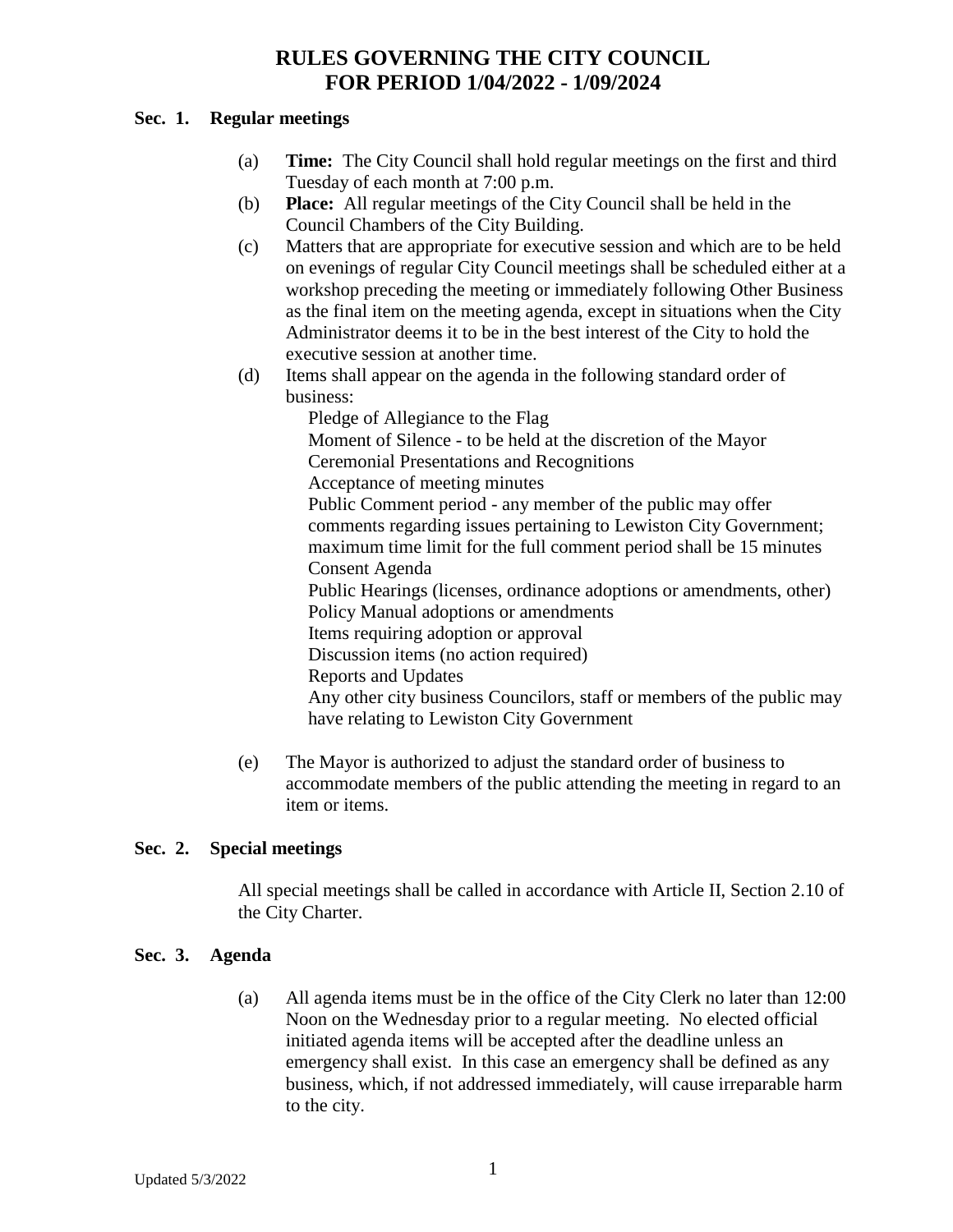- (b) A consent agenda shall be prepared for all regular meetings of the City Council. The consent agenda shall be adopted by a yea and nay vote.
- (c) Any agenda item directly related to the ward of an individual councilor will be allowed to be moved by that councilor prior to deliberation if that councilor so desires.

#### **Sec. 4. Presiding officer - call to order**

The Mayor, or in the absence of the Mayor, the Council President, shall call the meetings to order. In the absence of the Mayor and Council President, the City Clerk shall call the Council to order, whereupon a temporary chairman shall be elected by the members of the Council present.

### **Sec. 5. Parliamentary Procedure**

- (a) "ROBERT'S RULES OF ORDER" shall be regarded by the Council as the proper authority for parliamentary procedure in conduct of its meetings for the ensuing year, except as otherwise provided herein, or by Charter and may be suspended by a majority vote of the city council at any time.
- (b) Reconsideration of Items When an item is voted on by the Council, it shall be in order for any member who voted on the prevailing side or who was not present at the time the vote was taken to move a reconsideration thereof, during the same meeting or at the immediate next regularly scheduled Council meeting, but not afterwards. In instances where a majority of those present vote in favor of an item but there are less than the normally required four votes, the prevailing side shall be those who voted against the item. No motion to reconsider a vote taken at a previous meeting shall be in order for consideration at the immediate next regularly scheduled Council meeting unless an item to that effect is scheduled on the agenda for such meeting or unless five of the members consent to such reconsideration.

#### **Sec. 6. Conflict of Interest**

- (a) Deliberation and vote prohibited. No municipal officer shall participate in the deliberation or vote, or otherwise take part in the decision making process, on any agenda item before the council in which the official or an immediate family member has a financial or special interest, other than an interest held by the public generally. For purposes of this Section, immediate family members shall include: spouse, children, parents, siblings, including step, half, and in-law relations, and domestic partners.
- (b) Disclosure of conflict. Any Municipal Officer who believes that the Officer or an immediate family member has a financial or special interest, other than an interest held by the public generally, in any agenda item before the City Council shall disclose the nature and extent of such interest, and the City Clerk or designee shall make a record of such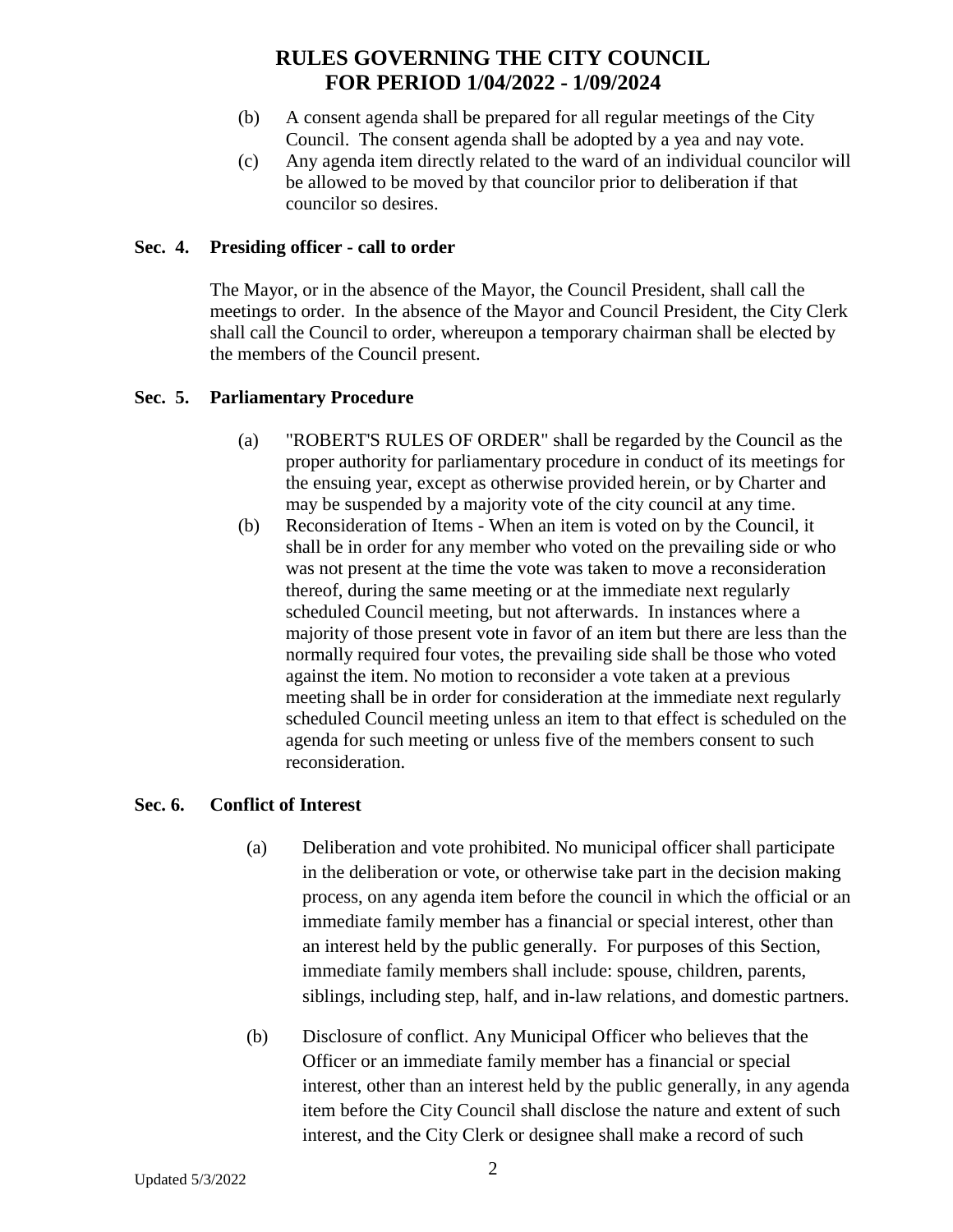disclosure. Such disclosure shall be made no later than the date of the first meeting of the City Council at which the agenda item concerned is to be taken up for consideration, recommendation, discussion or vote and at which the Municipal Officer is present. Additionally, any Municipal Officer who believes that any fellow Municipal Officer, or a member of such fellow Officer's immediate family has a financial or special interest, other than an interest held by the public generally, in any agenda item before the City Council, shall disclose the nature and extent of such interest, and the City Clerk or designee shall make a record of such disclosure.

- (c) Determination of conflict. Once the issue of conflict has been raised relative to an individual Municipal Official and disclosure has been made as provided above, such individual's fellow Municipal Officials shall review the facts as disclosed to them and shall vote on whether or not such individual has a financial or special interest with respect to the agenda item concerned. All conflict of interest questions relating to a particular agenda item shall be resolved prior to any consideration of the item concerned, and each Municipal Official present shall be entitled to vote on all conflict questions except those questions pertaining to that individual Municipal Official's alleged conflict of interest.
	- (1) All votes of conflict of interest questions shall be recorded. A majority vote shall determine the question.
	- (2) Upon determination that a conflict of interest in fact exists, the Municipal Official concerned shall be excused from participating in discussion, deliberation or vote on the relevant agenda item.
	- (3) In lieu of the vote required by this subsection, the City Council, upon motion and by majority vote, may refer the conflict of interest question to the City Attorney for an advisory opinion and/or may table its consideration of the relevant agenda item. In the event that a majority of the City Council shall require disclosure of further information not immediately available or shall require confirmation of the information disclosed, consideration of the relevant agenda item shall be postponed to an appropriate time.
- (d) Avoidance of appearance of conflict. To avoid the appearance of a violation of this section, once any individual Municipal Official is determined to have a conflict of interest in respect to any agenda item and once all conflict of interest questions relating to the agenda item concerned have been determined as provided in (c) above, said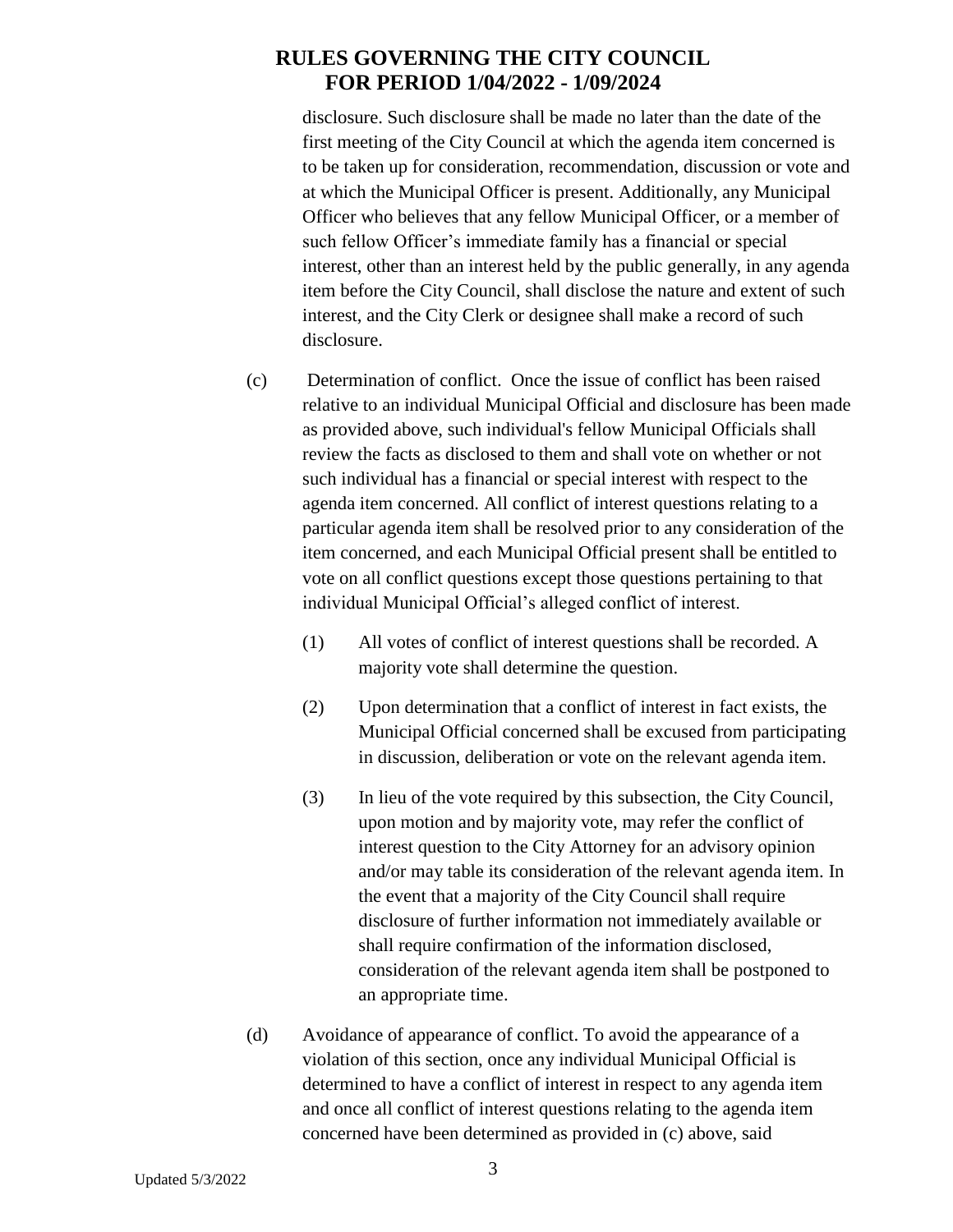individual shall immediately remove from the dais and take a seat in the audience or leave the meeting room. The Official shall not return to the regular seat as a member of the body until deliberation and action on the item is completed. If the item has not been finally resolved when the conflict of interest is first determined, said individual shall not participate in any subsequent discussion or action on this item until a final resolution has been reached as to the Officials conflict of interest. Nothing herein shall require an individual Official to refrain from acting on a motion to approve a consent agenda on which there is no deliberation, the individual's conflict has been determined by the other members, and the right to abstain from voting on the item has been granted.

(e) Personal interest. Nothing herein shall be construed to prohibit any Municipal Official from representing that Officials own personal interest by appearing before the City Council on any such agenda item.

### **Sec. 7. Action on Ordinances**

- (a) All ordinances shall be submitted in accordance with Article II, Section 2.11 of the City Charter.
- (b) All proposed ordinances shall be read by title only unless any member of the Council requests a full reading of the ordinance.
- (c) No ordinance, excluding emergency ordinances, shall be passed until it has been read on two separate days, except when the requirement of a reading on two separate days has been dispensed with by the Council.
- (d) When passed by the Council, an ordinance shall be attested by the City Clerk; and it shall be immediately filed and thereafter preserved in the office of the City Clerk.

## **Sec. 8. Action on budget**

## **I. Community-Shared Assumptions and Principles**

- (a) The City Council has full authority and responsibility in law to set the municipal budget. The City Council, in consultation with the School Committee, shall approve the specific portions of the school budget in accordance with the applicable sections of MRSA 20-A, and shall establish the mill rate on the combined overall budget for all city and school budgets.
- (b) The School Committee has full authority and responsibility in law to develop the school budget and to establish educational policy in accordance with the applicable sections of MRSA 20-A.
- (c) Direct communication between the participants in these processes is preferable to relying on third party transmission.
- (d) Budgets for the School Department and other municipal offices will be developed with full and complete communication between the City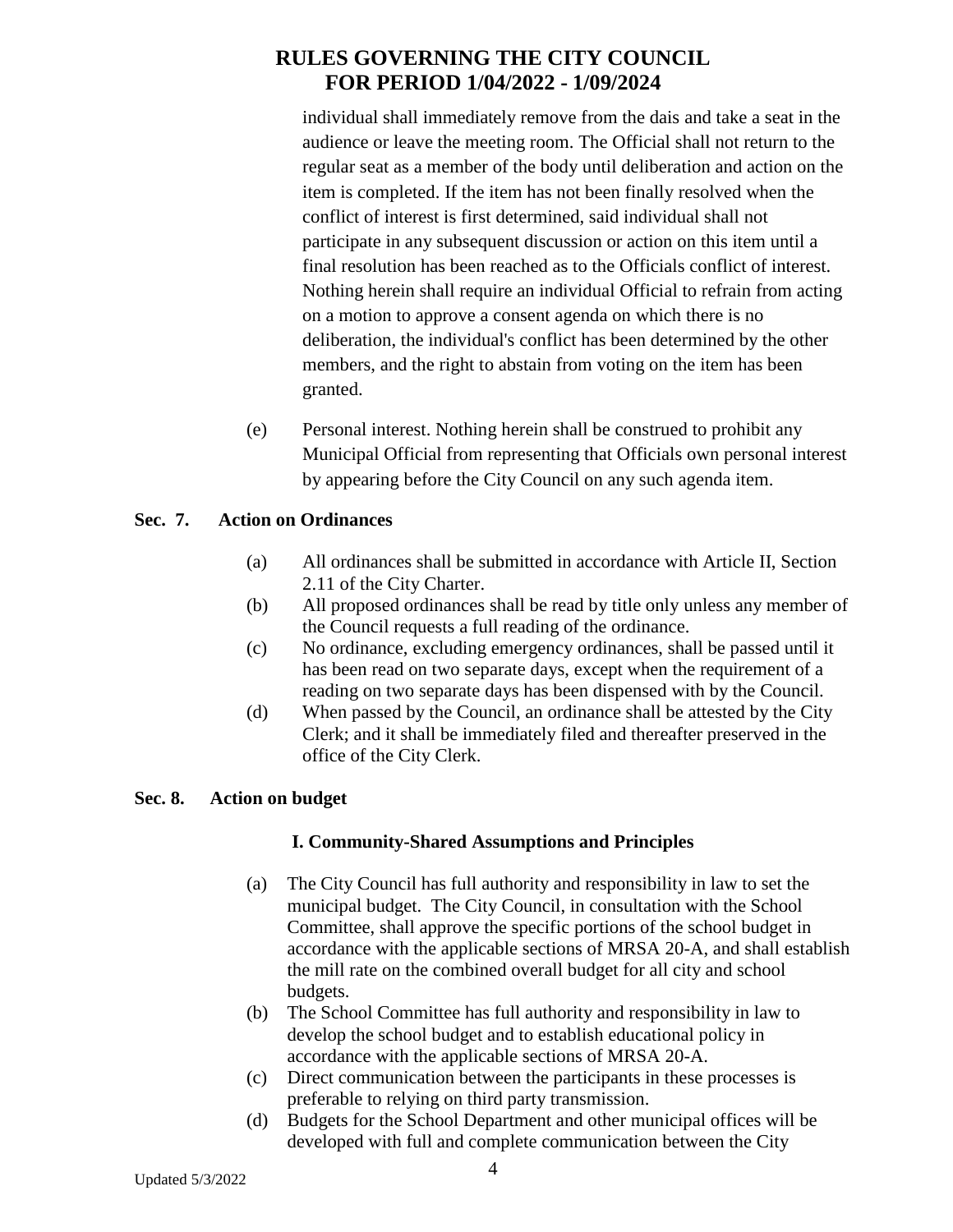Council and the School Committee. In addition to the regular public sessions presented by the City Council and the School Committee, there will be an appropriate number of joint public work sessions consistent with the limitations prescribed by statute and the charter.

- (e) Public communication on the budgetary process will be open and extensive, and, wherever possible, be jointly made by the City Administrator and Superintendent or the Council and the School Committee.
- (f) The City Council shall submit the approved School Budget for a budget validation referendum and the School Committee shall determine the allocation of the approved school budget among the cost centers of the cost center summary budget format in accordance with those provisions outlined in MRSA 20-A.
- (g) Budgetary development addresses not only the next fiscal year, but is also part of a strategic, long-range process and is viewed in that context.
- (h) The City Council and the School Committee will cooperate in the development of a strategic, integrated, long-range plan which will involve the whole community.
- (i) Broad-based, strategic, long-range community planning is vital to the process.

# **II. The Superintendent and the City Administrator**

- (a) There will be meetings on a regular basis throughout the year.
- (b) Each will share budget information with as much detail as available at appropriate stages in the budgetary development process. Special emphasis will be given to sharing relevant factual information about personnel, program development, facilities support and strategic development.

## **III. City Council and School Committee**

- (a) The City Council and the School Committee agree to meet jointly prior to the budgetary season to discuss visions, goals and objectives for the coming year.
- (b) Each will share budget information with as much detail as available at appropriate stages in the budgetary development process. Special emphasis will be given to sharing relevant factual information about personnel, program development, facilities support and strategic development.
- (c) The City Council and the School Committee will have a regular agenda item at its meetings, Report from the (City Council/School Committee). This will be facilitated by the City Council representative to the School Committee, thereby enhancing that role in the collaborative process.

## **Sec. 9. Travel by Council Members**

Any member of the City Council who will not be serving an additional term in office shall refrain from out-of-state travel, in an official capacity, following the November Municipal Election.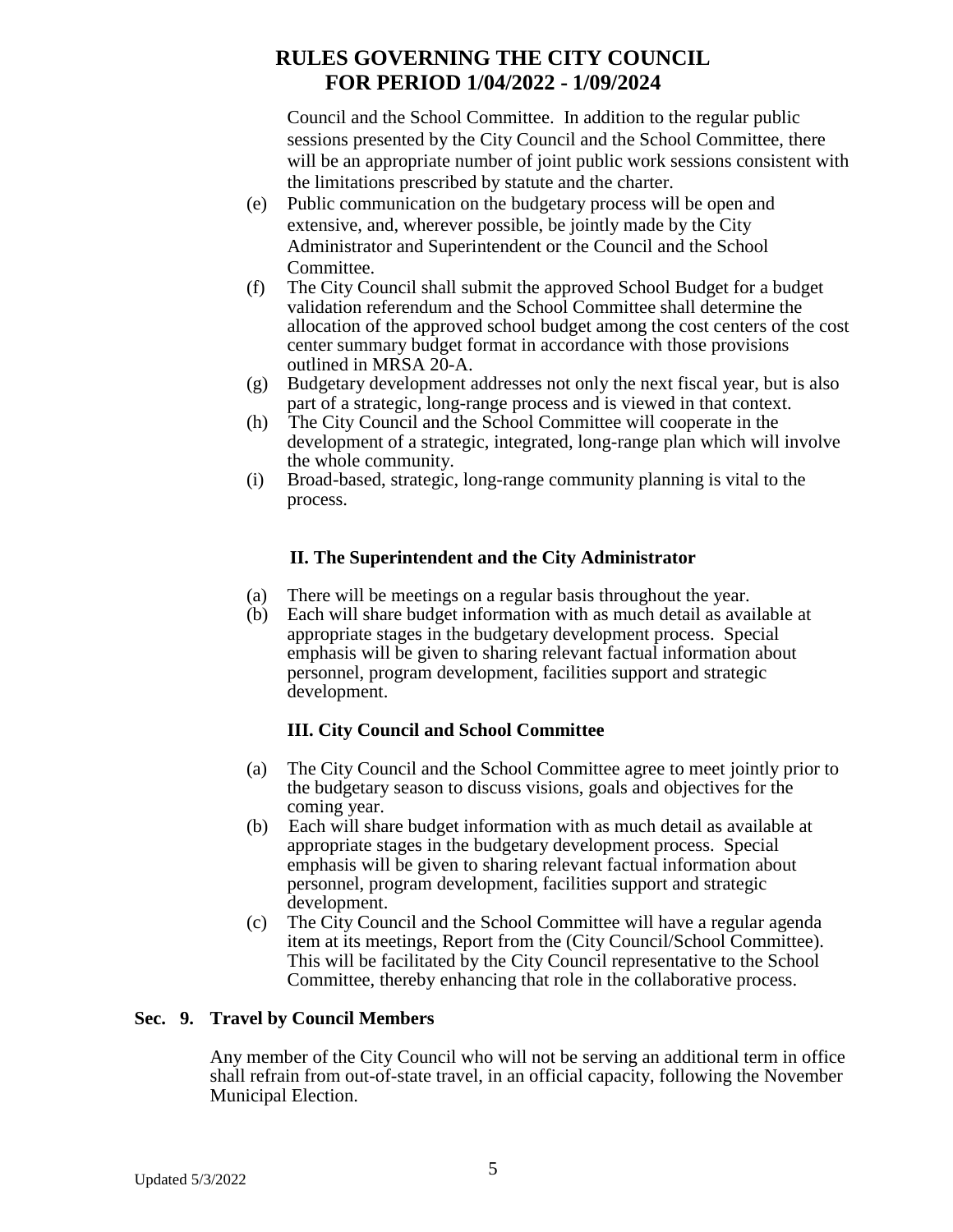#### **Sec. 10. Action by Councilors Regarding Legal Services**

A majority vote of the City Council or approval by the Council President, or Mayor in the absence of the Council President, is required in order for an individual Councilor to obtain an opinion from the City Attorney.

The City Council does hereby grant authority to the City Administrator to confer with and seek opinion from the City Attorney. City staff may only seek an opinion with approval of the City Administrator.

All opinions obtained from the City Attorney are protected by Attorney-Client Privilege, are not considered to be public record, and may not be released without authorization from a majority of the City Council.

#### **Sec. 11. Suspension of rules**

Any of the foregoing rules may be suspended, amended or repealed providing a majority of the members of the Council vote therefore.

#### **Sec. 12. Institutional Cooperation**

It is the policy of the City to work in close cooperation with the Council and staff of the City of Auburn and to continue to explore ways Lewiston and Auburn can work together to promote economic growth in the L/A region, reduce municipal operating and capital costs, and improve service to the public. To encourage such efforts, periodic joint meetings may be held between the City Councils. In addition, the City Administrator should make every effort to meet at least quarterly with the City Manager of Auburn to discuss issues of mutual concern and explore areas of further cooperation.

#### **Sec. 13. Workshops**

- (a) Workshop meetings shall be held when deemed appropriate and necessary.
- (b) Workshop meetings should be focused on the Councils' formulation of policy based upon general topic discussions of current issues or project orientated.
- (c) Citizens are welcome, and highly encouraged, to attend workshops. However, these sessions are primarily designed for the Council to discuss and explore items with each other. As such, public comments may be restricted by the Mayor. When members of the public are interested in commenting on workshop items, a request to do so should be made in advance or at the beginning of discussion of the item. City staff may also request that items be opened for public comment when such comment may be useful in refining or improving the item when it is presented to the Council for action at a regular meeting.
- (d) When a workshop item involves the work of or a recommendation from a City Board, Commission, or Committee, representatives of those groups, when speaking for or representing their work, will be allowed to participate and not be subject to the time limit imposed on the general public.

#### **Sec. 14. Rules of Decorum**

The City Council will practice civility and decorum in discussion and debate. Each member of the Council shall cooperate with the Mayor or Council President when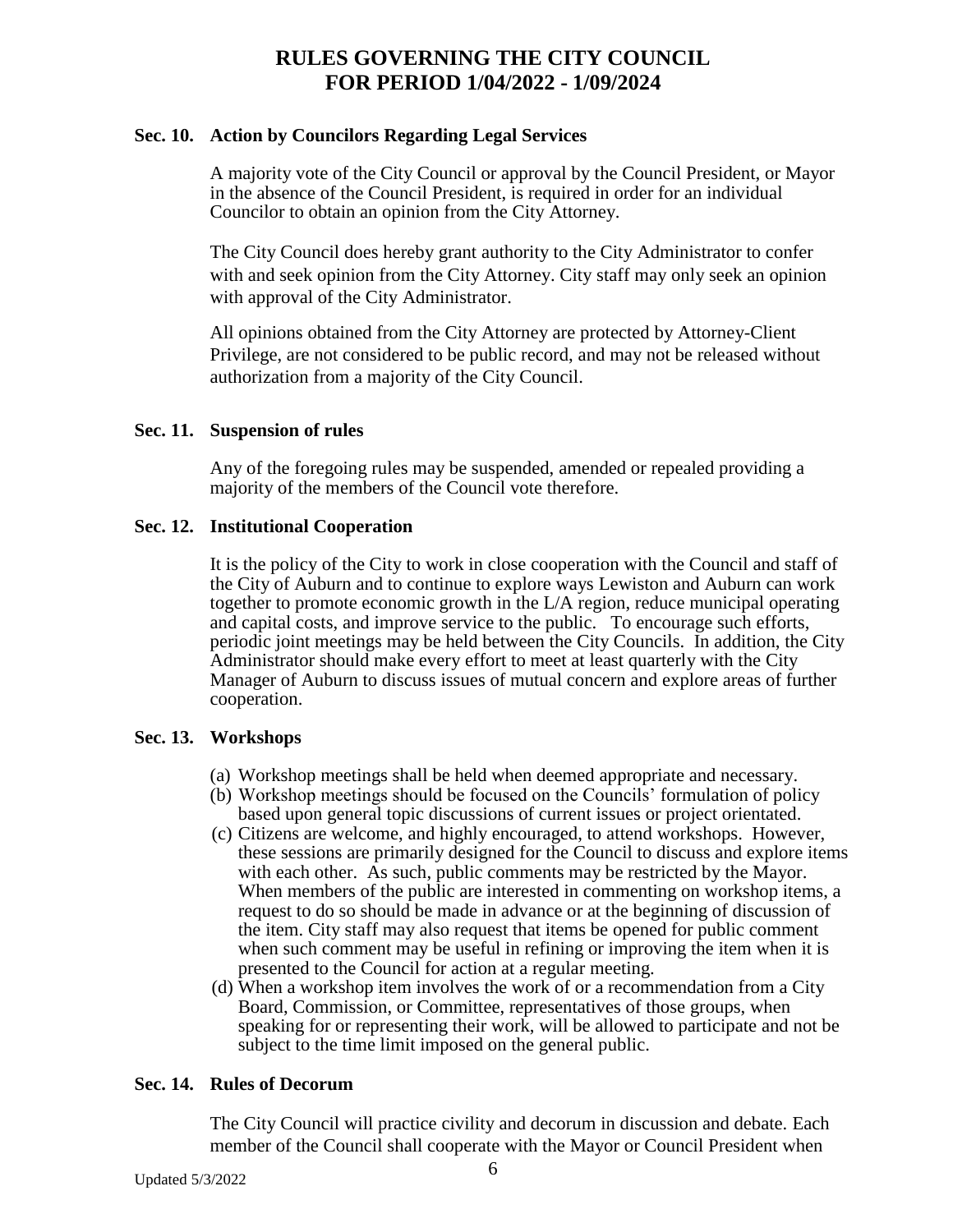presiding (hereafter the Presiding Officer) in preserving order and decorum and no member shall, by conversation or otherwise, delay or interrupt the proceedings of the Council, nor disturb any member while speaking, or fail to abide by the orders of the Presiding Officer except as specifically permitted by these Rules or Roberts Rules of Order.

- (a) Subject to being overruled by a majority vote of the members, which vote shall be taken without debate or comment, the Presiding Officer shall maintain order and preserve the decorum of the meeting.
- (b) Every member of the Council desiring to speak shall seek recognition from the Presiding Officer and, upon recognition, shall confine remarks to the question under debate, avoiding all indecorous language or reference to personalities, and direct comments to the Presiding Officer unless otherwise granted permission.
- (c) A member of the Council, once recognized, shall not be interrupted when speaking unless it is for the purpose of calling such person to order. If a member of the Council, while speaking, is called to order, that person shall cease speaking until the question of order is determined.
- (d) When two or more members request the floor at the same time, the presiding officer shall name the one entitled to the floor.
- (e) After receiving permission from the Chair, any member may address a question to any other member. Elected officials and city staff shall always be addressed by title and name or title and not by casual name or nickname reference, for instance: Councilor Smith or the Councilor of Ward X, Administrator Smith, Director Smith, etc.
- (f) All Councilors shall be provided the opportunity to speak and agree or disagree, but no Councilor shall speak twice on any given subject unless all other Councilors have been given the opportunity to speak.
- (g) No Councilor shall engage in private conversation while in the Council Chamber in such a manner as to interrupt the proceedings of the Council.
- (h) Councilors are not permitted to use cell phones or tablets during City Council meetings except in the case of an emergency. The cell phones and tablets of Councilors and the Mayor should be turned off during City Council meetings unless the Councilor/Mayor has obtained approval from the Mayor/City Council President in the case of the Mayor before the meeting. Councilors and the Mayor may use City-supplied laptops to review electronically any documents that have previously been submitted for review and available to the public, including the agenda and the documents attached to the agenda. The Councilors and Mayor may not view any documents not otherwise made available to the public and shall not use the City-supplied laptop for emailing.
- (i) If considered necessary because of grave disorder, the Presiding Officer may adjourn or suspend the meeting for a specified time. Such action may be overruled by a minimum of five votes of the council.

## **Sec. 15. Rules and Procedures Governing Public Comment Periods**

City Council meetings are conducted to carry on the official business of the City of Lewiston.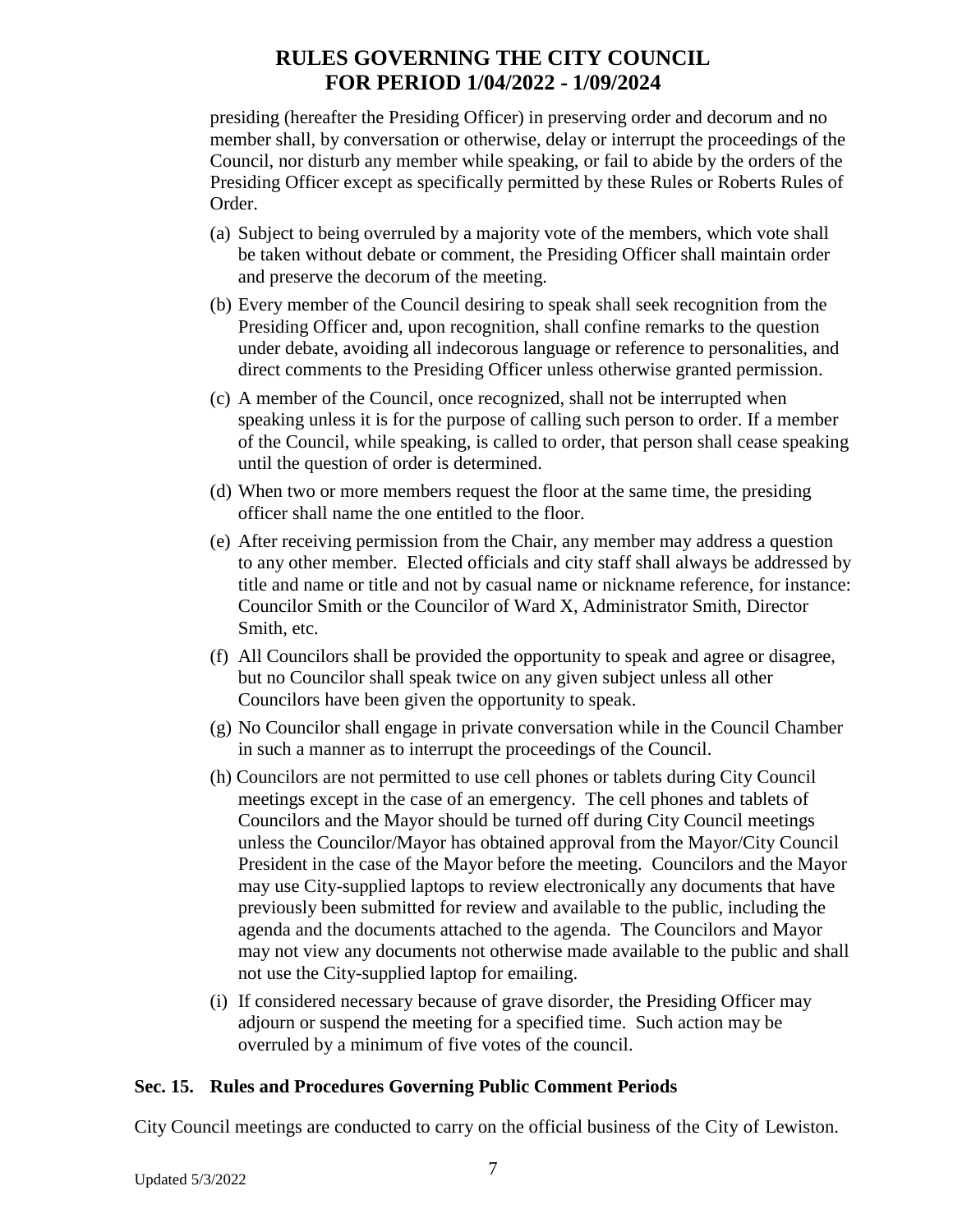All meetings of the City Council, except Executive Sessions, are open to the public. The public is cordially invited to attend a ll City Council meetings, and to participate in them consistent with the provisions of this policy and with the exception of Council workshops, which are primarily intended for the Council and staff to review and discuss items prior to their appearance on a regular City Council meeting. See section 13 above.

The intent of this policy is to allow a fair and adequate opportunity for the public to be heard, to express opinions and concerns related to the business of the City, and to provide adequate time for the City Council to obtain information and opinions on subjects before it while ensuring that the time allowed for public input does not interfere with the addressing the scheduled agenda.

To carry out these purposes, the following rules and procedures shall govern the public comment period at all Lewiston city council meetings:

## **General Public Comment**

A public comment period shall be conducted near the beginning of all regular City Council meetings, at which time Lewiston residents or taxpayers will have the opportunity to be heard on matters directly relating to City business that ARE NOT included on the regular agenda. Individuals addressing the Council during the public comment period will limit their comments to (3) three minutes. Up to fifteen (15) minutes will be allocated for general public comment periods. If the general public comment period exceeds 15 minutes, the public comment period will be suspended by the Presiding Officer to allow the Council to conduct its business and out of courtesy for those attending the meeting for a specific agenda item. The Council will not engage in dialogue with the public during this time. Questions posed during the public comment period will be followed up upon after the meeting. Individuals requesting further information should leave their contact information with the City Administrator.

A general public comment period will not be conducted at workshops, emergency meetings, or special meetings of the City Council.

## **Addressing Specific Agenda Items**

In addition, public comments will be allowed during the meeting on those items requiring a public hearing and on other items appearing on the agenda. These comments should be DIRECTLY related to the specific agenda item being addressed. Public comments will not be taken during workshops unless a request is made to the Presiding Officer by an individual Councilor, the City Administrator, or a Department Director.

## **Rules Governing Public Comment Periods**

- 1. Since meetings are broadcast and recorded, persons wishing to speak must use the public podium located to the left side of the audience, and speakers must preface their comments by giving their full name and address.
- 2. Comments must be limited to issues or concerns DIRECTLY related to Lewiston municipal government. Public comment on matters not related to the City business will not be allowed, so as to make sure that all meetings are carried out in a productive and efficient time and in keeping with the interests of all who attend and participate in a Council meeting.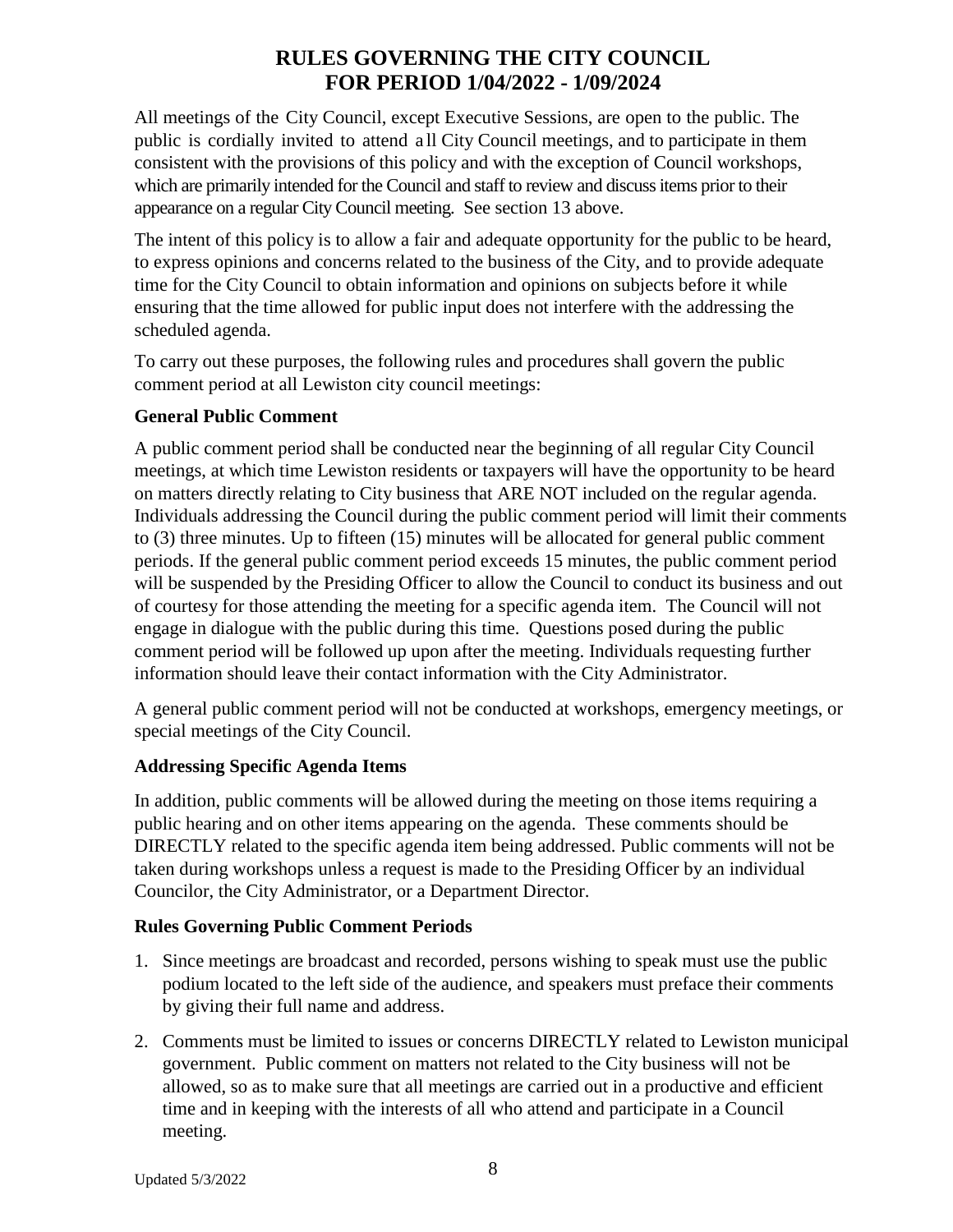- 3. Per state law, found in Title 1, Section 408, complaints or charges from the public about an individual employee will not be permitted. We encourage you to address such comments by directly contacting the City Administrator or City Attorney for their immediate followup and review.
- 4. Comments related to the following will be ruled out of order by the Presiding Officer:
	- a. Specific situations that are in litigation, including those in which the City is a party (issues of a criminal or legal nature should be addressed with the Lewiston Police Department or other criminal justice agency). Individual employees and/or employee groups will not be permitted to discuss matters for which complaint or grievance procedures are provided;
	- b. Personal disputes between the speaker and other private residents not germane to City business; or
	- c. Support for or opposition to any candidate for political office.
- 5. Individuals will be restricted to speaking once during the general public comment period and once per public comment period for each specific agenda item unless requested by the Presiding Officer to offer additional comments during the meeting.
- 6. Individuals addressing the Council shall direct their remarks exclusively to the Presiding Officer. No person other than the elected officials and the individual at the podium shall be permitted to enter into any discussion, either directly or through members of the Council. The public comment period is an opportunity for residents to express their views on matters relating to City business.
- 7. As a limited designated public forum, the City Council does not have the right to prohibit disparaging, rude and other remarks of a personal nature. But, because of the potential implications, including personal liability of the speakers, we encourage any speakers to strive to be accurate in their statements and avoid making personal, rude, or provocative remarks.
- 8. All statements should respect the dignity and seriousness of the proceeding.
- 9. Persons present at Council meetings shall not interrupt, nor applaud or otherwise express approval or disapproval of any statements made or actions taken at such meeting, except for those instances that are listed on the Council Agenda under Public Recognition where the Mayor or a City Councilor are formally recognizing and individual or group for their accomplishments.

# **Failure to Follow Guidelines**

The Presiding Officer will limit commentary that is determined not to be germane to City business or the topic at hand, or which violates any of the guidelines listed above. The Presiding Officer will direct any individual not operating in accord with these guidelines to cease such action or risk being asked to be seated or removed. If such conduct continues, the Presiding Officer will call a recess, request the removal of such person(s) from the Chambers, adjourn the meeting, or take other such appropriate action. Repeated violations by any individual will result in the Presiding Officer revoking that individual's right to speak at future meetings. Should the Presiding Officer fail to take action, any Councilor may move that the